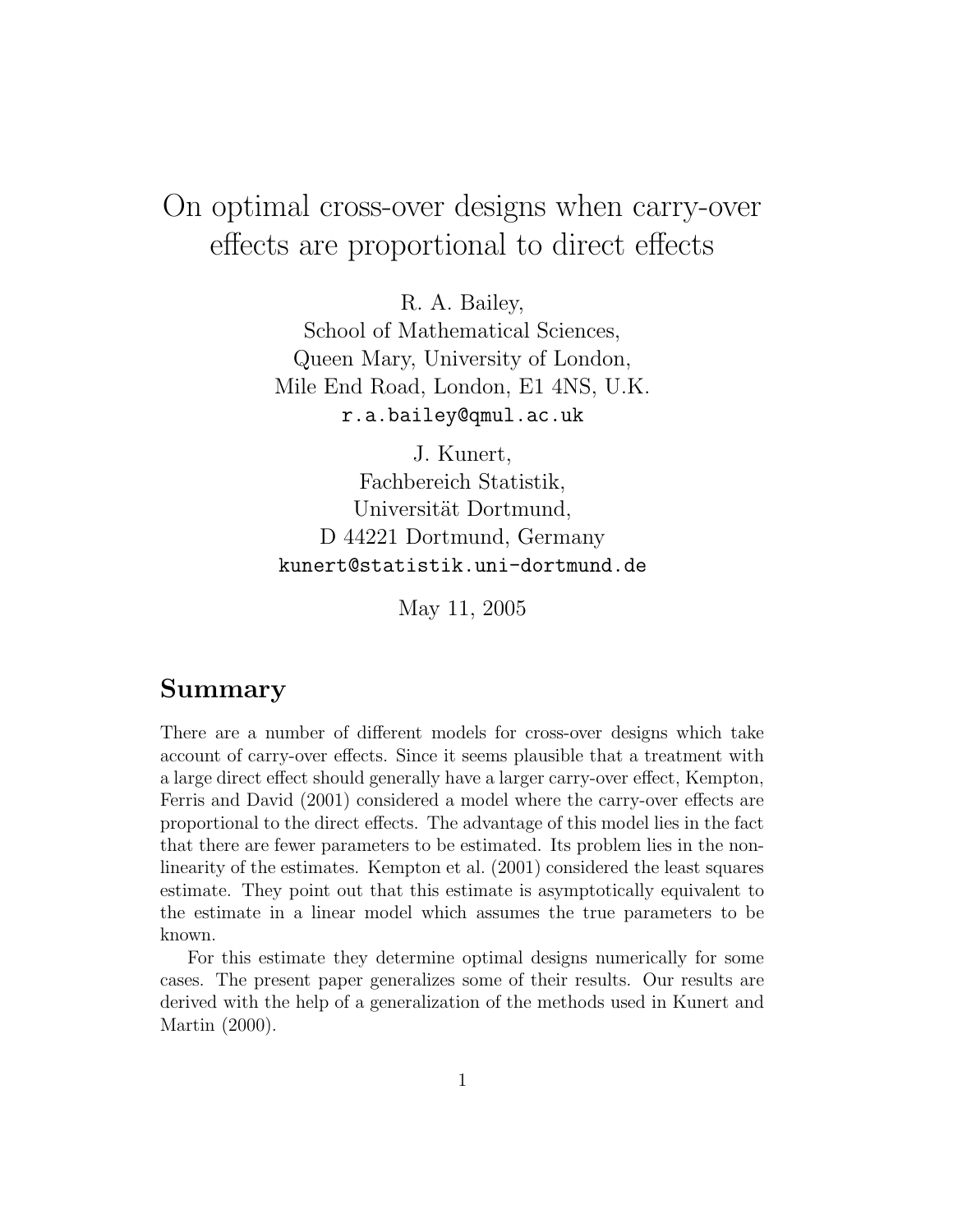Some key words: Carry-over effects; Cross-over designs; Universal optimality.

### 1 Introduction

In cross-over designs the experimental subjects are exposed to a series of treatments, one after the other. One important example of cross-over designs is the case of a sensory trial. Here, products are described with the human senses. Each assessor tastes and evaluates a series of products, such as the bitterness of several brands of beer. A problem with this kind of experiment is the liability to have carry-over effects. This may be a lingering taste of a product that influences the perception of the next product, or it may be a tendency to give a lower rating to the next product after a very intense product. For instance, it is well known that assessors have a tendency to give a lower bitterness rating to a product if it is evaluated directly after a very bitter one.

There are a number of models for cross-over designs which take account of carry-over effects. It seems plausible from what was said above that a treatment with a large direct effect should generally have a larger carry-over effect. Kempton, Ferris and David (2001) considered a model where the carry-over effects are proportional to the direct effects. The advantage of this model lies in the fact that there are fewer parameters to be estimated. The problem lies in the non-linearity of the estimates. Kempton et al. (2001) considered the least squares estimate. They point out that this estimate is asymptotically equivalent to the estimate in a linear model which assumes the true parameters to be known. For this estimate they numerically determine optimal designs for some cases. The present paper generalizes some of their results.

We consider cross-over designs for  $t$  treatments in  $p$  periods and  $n$  subjects. We will restrict attention to the case that  $p \leq t$ . We assume that there is no carry-over effect in the first period, while there are carry-over effects in later periods which are proportional to the direct effect of the treatment in the previous period. A design  $d \in \Omega_{t,n,p}$  is a mapping of  $\{1,\ldots,n\} \times \{1,\ldots,p\}$  to  $\{1, \ldots, t\}$ , which determines the treatment assigned to subject i in period j. Let  $T_d$  and  $F_d$  be the plots-by-treatments incidence matrices for direct and carry-over effects in design d respectively, and  $U = I_n \otimes u_p$  be the plots-bysubjects incidence matrix and  $P = u_n \otimes I_p$  be the plots-by-periods incidence matrix. Here  $I_s$  is the identity matrix of size s, while  $u_s$  is the s-vector of ones.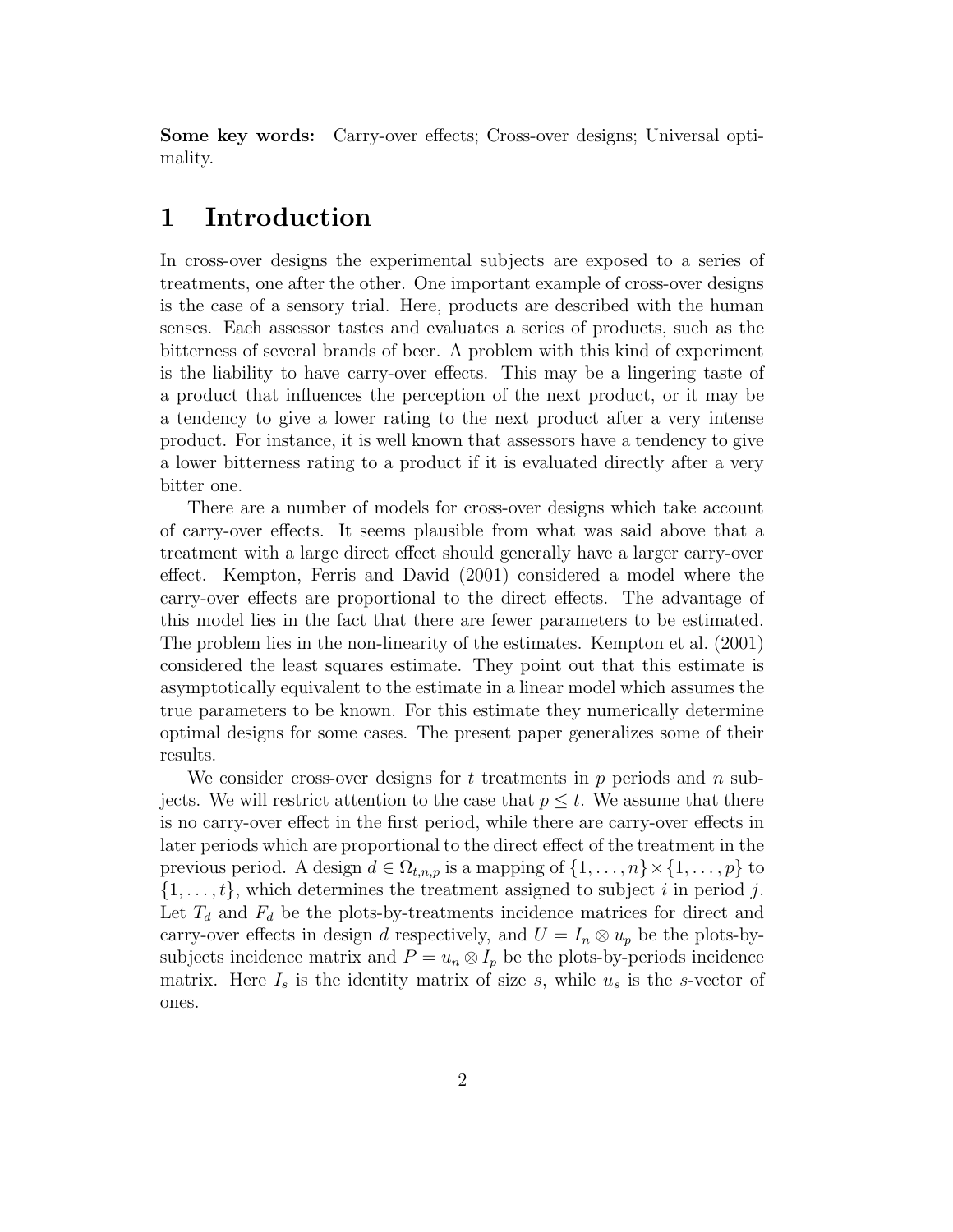Let  $y_{ij}$  be the measurement on subject i in period j, and

$$
y = [y_{11}, y_{12}, \dots, y_{1p}, y_{21}, \dots, y_{np}]^{\top}.
$$

Like Kempton et al. (2001), we assume the model

$$
y = T_d \tau + F_d \tau \lambda + P \alpha + U \beta + e, \tag{1}
$$

where e is a vector of independent identically distributed errors with zero mean and variance  $\sigma^2$ , and we analyse the data by least squares. For this analysis, we assume that we are interested in the estimation of  $\tau$  and not in the estimation of the unknown proportionality factor  $\lambda$ , which we restrict to lie between −1 and 1.

If, in model (1), we add a constant  $\kappa$  to every element of  $\tau$ , then we increase every response in the first period by  $\kappa$  and every other response by  $\kappa(1+\lambda)$ . Since model (1) includes period effects, we may suppose that the elements in  $\tau$  sum to zero.

As was observed by Kempton et al. (2001), the least squares solution  $(\hat{\tau}, \hat{\lambda})$  is asymptotically equivalent to the least squares solution of the linear model

$$
\tilde{y} = (T_d + \lambda_0 F_d)\tau + (F_d \tau_0)\lambda + P\alpha + U\beta + e,\tag{2}
$$

where  $\tau_0$  is the unknown true value of  $\tau$ ,  $\lambda_0$  is the unknown true value of  $\lambda$ , and  $\tilde{y} = y + \lambda_0 F_d \tau_0$ .

Define

$$
\mathcal{C}_d = (T_d + \lambda_0 F_d)^\top \omega^\perp ([F_d \tau_0, P, U])(T_d + \lambda_0 F_d),
$$

where for a matrix M we define  $\omega(M) = M(M^{\top}M)^{-}M^{\top}$  and  $\omega^{\perp}(M) = I \omega(M)$ . Since  $\lambda_0 F_d \tau_0$  is a constant vector, assumed known, and the elements in  $\tau$  sum to zero, the covariance matrix  $cov(\hat{\tau})$  of the estimate  $\hat{\tau}$  in model (2) is  $\sigma^2 C_d^+$ <sup> $^+_d$ </sup>, where  $M^+$  is the Moore–Penrose generalized inverse of the matrix  $M$ . Hence, the covariance of the estimates depends on the unknown true values  $\tau_0$  and  $\lambda_0$ .

A class of designs which have excellent optimality properties in cross-over experiments under various aspects are the totally balanced designs (Kunert and Stufken, 2002). These are defined as follows.

**Definition 1** A design  $d \in \Omega_{t,n,p}$  is called *totally balanced* if

- (i) d is a generalized Youden design,
- (ii)  $d$  is a balanced block design in the carry-over effects,
- (iii)  $d$  is balanced for carry-over effects, and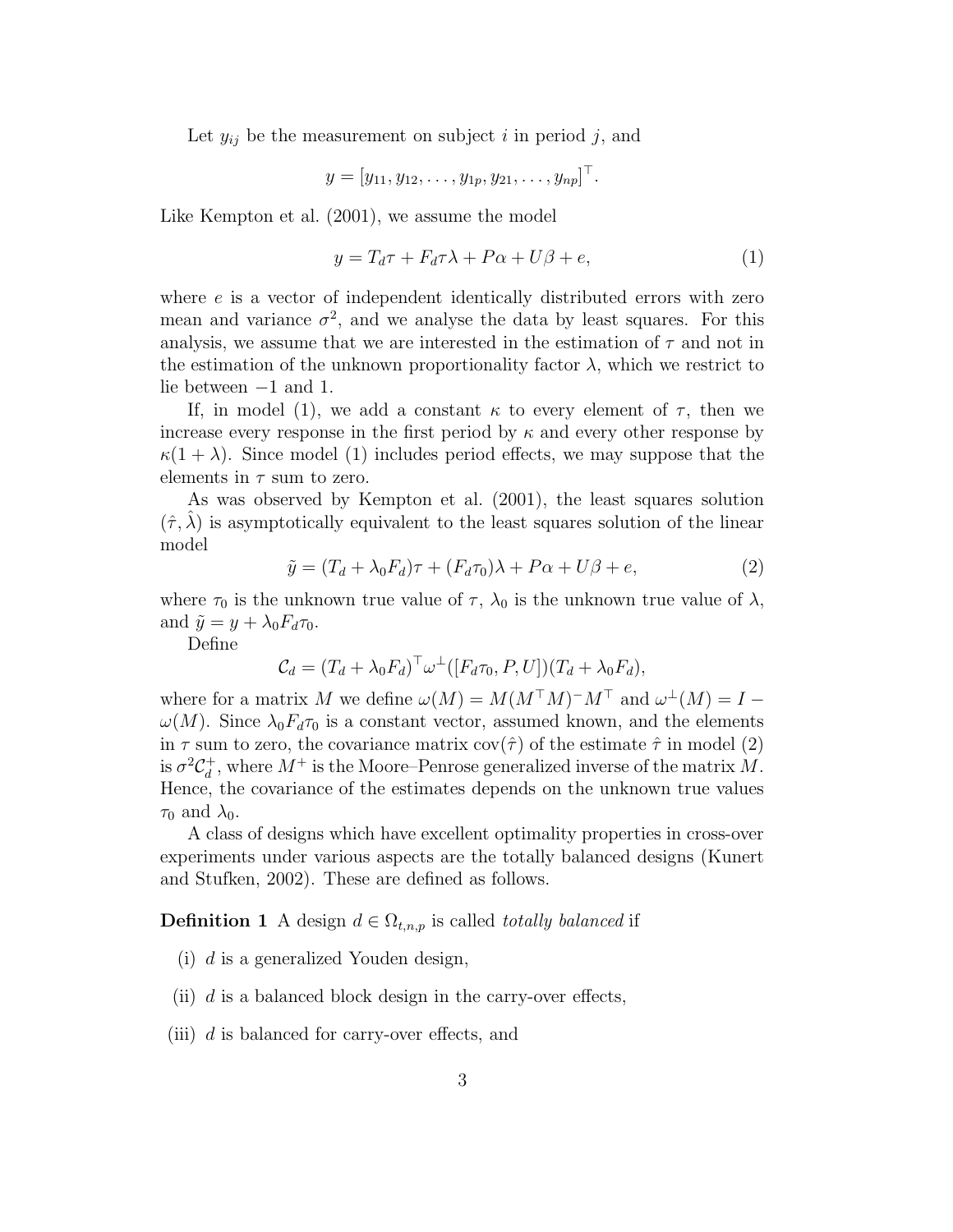(iv) the number of subjects where both treatments i and j appear  $[p/t] + 1$ times and treatment  $j$  does not appear in the last period is the same for every pair  $i \neq j$ .

#### 2 An upper bound for the A-criterion

Put  $B_t = I_t - t^{-1} u_t u_t^{\top}$ . Then

$$
\mathcal{C}_d = (B_t T_d^{\top} + \lambda_0 B_t F_d^{\top}) \omega^{\perp} ([B_t F_d \tau_0, P, U])(T_d B_t + \lambda_0 F_d B_t).
$$

This is because  $T_d u_t$  and  $F_d u_t$  are in the column span of P: see, for example, Kunert (1983).

It follows from Kunert (1983) that

$$
\mathcal{C}_d \le (B_t T_d^\top + \lambda_0 B_t F_d^\top) \omega^\perp ([B_t F_d \tau_0, U])(T_d B_t + \lambda_0 F_d B_t) = \tilde{\mathcal{C}}_d,\qquad(3)
$$

say. Equality holds in (3) if and only if

$$
(B_t T_d^{\top} + \lambda_0 B_t F_d^{\top}) \omega^{\perp} ([B_t F_d \tau_0, U]) P = 0.
$$
\n<sup>(4)</sup>

We define

$$
\mathcal{C}_{d11} = T_d^\top \omega^\perp(U) T_d, \ \mathcal{C}_{d12} = T_d^\top \omega^\perp(U) F_d B_t, \ \mathcal{C}_{d22} = B_t F_d^\top \omega^\perp(U) F_d B_t.
$$

Note that these three matrices were called  $U, W^{\top}$  and V by Kempton et al. (2001). Then the bound in (3) can be written as

$$
\tilde{\mathcal{C}}_d = \mathcal{E}_d - (\mathcal{C}_{d12}\tau_0 + \lambda_0 \mathcal{C}_{d22}\tau_0)(\tau_0^{\top} \mathcal{C}_{d22}\tau_0)^{-1}(\tau_0^{\top} \mathcal{C}_{d12}^{\top} + \lambda_0 \tau_0^{\top} \mathcal{C}_{d22}),
$$

where  $\mathcal{E}_d = \mathcal{C}_{d11} + \lambda_0 \mathcal{C}_{d12} + \lambda_0 \mathcal{C}_{d12}^{\top} + \lambda_0^2 \mathcal{C}_{d22}$ ; while (4) can be written as

$$
B_t T_d^{\top} \omega^{\perp} (U) P + \lambda_0 B_t F_d^{\top} \omega^{\perp} (U) P - (\mathcal{C}_{d12} \tau_0 + \lambda_0 \mathcal{C}_{d22} \tau_0) (\tau_0^{\top} \mathcal{C}_{d22} \tau_0)^{-1} \tau_0^{\top} B_t F_d^{\top} \omega^{\perp} (U) P = 0.
$$

Now,  $\omega^{\perp}(U)P = P - p^{-1}u_{np}u_p^{\perp}$ , so, if the design d is such that in each period all treatments appear equally often, then  $T_d^{\top} \omega^{\perp}(U) P = F_d^{\top} \omega^{\perp}(U) P = 0$ . This implies that equation (4) is true and we have equality in (3). A problem is that the information matrix depends on the unknown parameters  $\lambda_0$  and  $\tau_0$ . Like Kempton et al. (2001), we decided to take two different approaches to deal with this problem. With respect to the parameter  $\tau_0$ , we considered the average performance over a distribution of  $\tau_0$ . To do this, we assume that the distribution of  $\tau_0$  is permutation invariant. Note that this assumption is valid if we randomize the treatment labels. For the parameter  $\lambda_0$ , there is no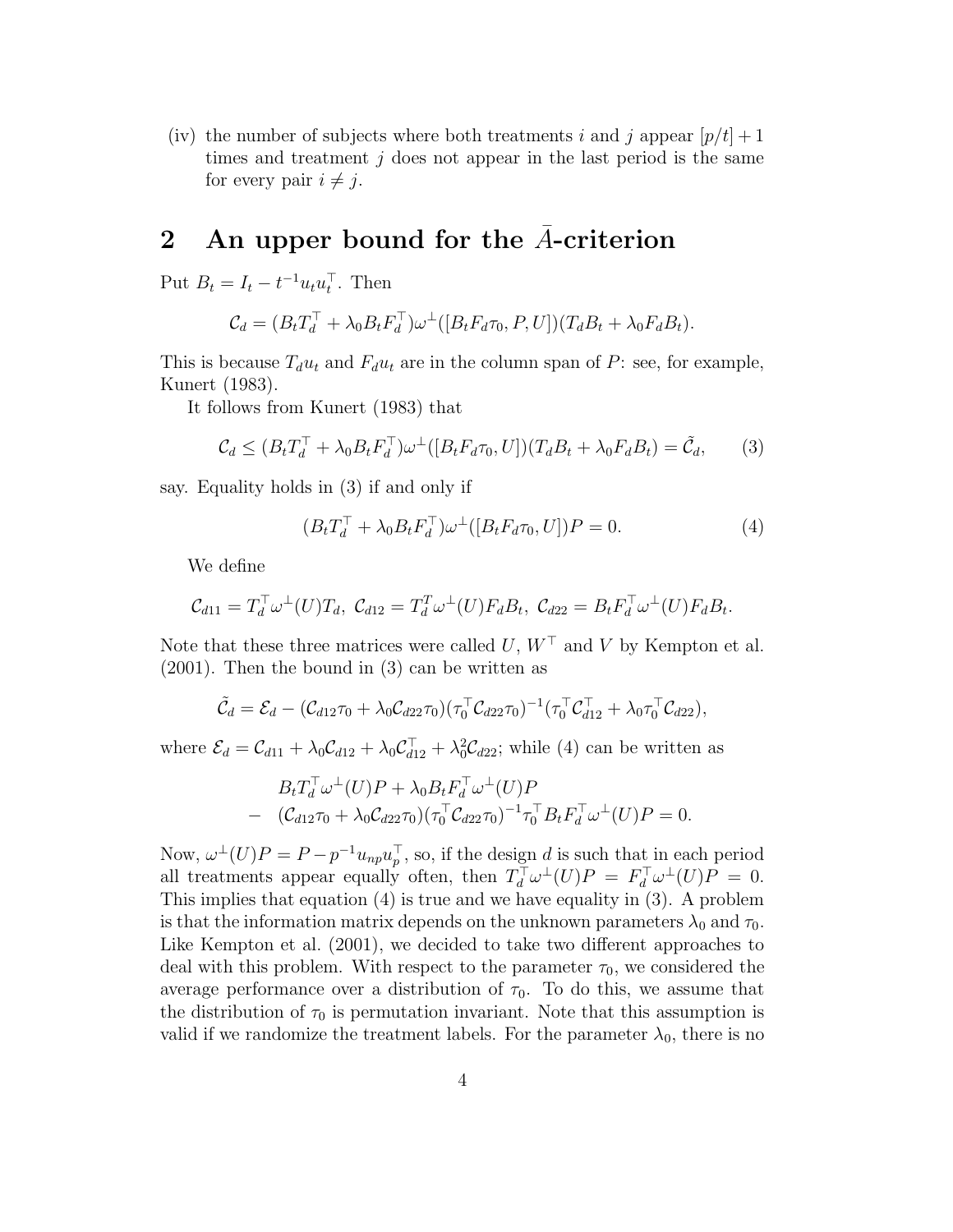canonical distribution. We may, however, assume that  $\lambda_0$  is small in absolute size. Again, this is justifiable by practical considerations. The experimenter will try to carry out the experiment in such a way that the carry-over effects are small. This can (and has to) be achieved by non-statistical measures like washout periods.

We are interested in determination of an  $\bar{A}$ -optimal design. That is, we want to determine a design that minimizes the average A-criterion, where the average is taken over the distribution of the unknown parameter  $\tau_0$ . We do this in several steps.

**Step 1** Consider a fixed but arbitrary  $\tau_0$  and an arbitrary design  $d \in \Omega_{t,n,p}$ . We assume that  $\theta_{1,d} \geq \theta_{2,d} \geq \cdots \geq \theta_{t-1,d}$  are the nonnegative eigenvalues of  $C_d$ . The local A-criterion given by Kempton et al. (2001) is  $2\phi_A(C_d, \tau_0)\sigma^2/(t-\tau_0)$ 1), where

$$
\phi_A(\mathcal{C}_d, \tau_0) = \sum_{i=1}^{t-1} \frac{1}{\theta_{i,d}}.
$$

Because  $\tau_0$  is orthogonal to  $u_t$ , we can find an orthonormal basis  $\{x_1, \ldots, x_t\}$ of  $\mathbb{R}^t$  such that  $x_{t-1}$  and  $x_t$  are scalar multiples of  $\tau_0$  and  $u_t$  respectively. Then it is well known that the A-criterion satisfies

$$
\phi_A(\mathcal{C}_d, \tau_0) \geq \sum_{i=1}^{t-1} \frac{1}{x_i^\top \mathcal{C}_d x_i},
$$

because  $[x_1^T C_d x_1, \ldots, x_{t-1}^T C_d x_{t-1}]$  is majorized by  $[\theta_1, \ldots, \theta_{t-1}]$ , see Fan (1949, Theorem 1).

Since  $\mathcal{C}_d \leq \tilde{\mathcal{C}}_d$ , it follows that

$$
\phi_A(\mathcal{C}_d, \tau_0) \geq \sum_{i=1}^{t-1} \frac{1}{x_i^{\top} \tilde{\mathcal{C}}_d x_i}.
$$

The convexity of  $1/x$  further implies that

$$
\phi_A(C_d, \tau_0) \ge \frac{(t-2)^2}{\sum_{i=1}^{t-2} x_i^{\top} \tilde{C}_d x_i} + \frac{1}{x_{t-1}^{\top} \tilde{C}_d x_{t-1}}.
$$

Some straightforward algebra shows that

$$
x_{t-1}^{\top} \tilde{\mathcal{C}}_d x_{t-1} = \frac{1}{\tau_0^{\top} \tau_0} \left( \tau_0^{\top} \mathcal{C}_{d11} \tau_0 - \frac{(\tau_0^{\top} \mathcal{C}_{d12} \tau_0)^2}{\tau_0^{\top} \mathcal{C}_{d22} \tau_0} \right) = \ell_{\tau_0, d},
$$

say. Now,

$$
\sum_{i=1}^{t-2} x_i^\top \tilde{\mathcal{C}}_d x_i \le \sum_{i=1}^{t-2} x_i^\top \mathcal{E}_d x_i = \text{tr}\, \mathcal{E}_d - x_{t-1}^\top \mathcal{E}_d x_{t-1},
$$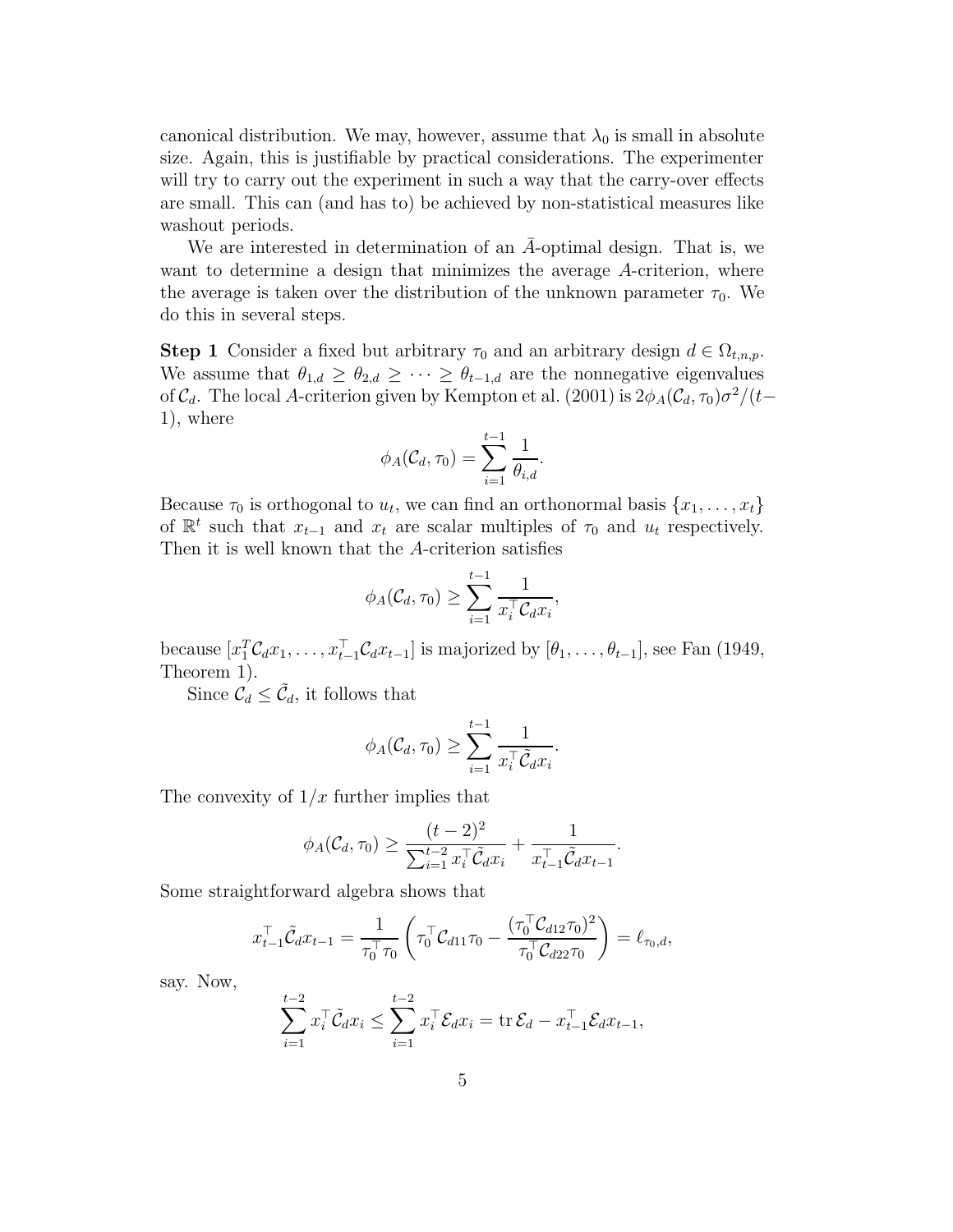because  $\tilde{\mathcal{C}}_d \leq \mathcal{E}_d$ , trace is invariant to change of basis and  $\mathcal{E}_d x_t = 0$ . Hence, defining

$$
s_{\tau_0,d} = \operatorname{tr} \mathcal{E}_d - \frac{1}{\tau_0^{\top} \tau_0} \tau_0^{\top} \mathcal{E}_d \tau_0,
$$

we get that

$$
\phi(\mathcal{C}_d, \tau_0) \ge \frac{1}{\ell_{\tau_0, d}} + \frac{(t-2)^2}{s_{\tau_0, d}}.
$$

Now assume the design d is such that all  $\mathcal{C}_{dij}$ ,  $1 \leq i \leq j \leq 2$ , are completely symmetric, that is  $\mathcal{C}_{dij} = c_{dij}(t-1)^{-1}B_t$ , where  $c_{dij} = \text{tr } \mathcal{C}_{dij}$ . Then the vectors  $x_1, \ldots, x_t$  are eigenvectors of  $\tilde{C}_d$ , and, for  $1 \leq i \leq t-2$  we have

$$
x_i^{\top} \tilde{\mathcal{C}}_d x_i = x_i^{\top} \mathcal{E}_d x_i = \frac{s_{\tau_0, d}}{t - 2}.
$$

The first equality is due to the fact that for those  $i$ 

$$
x_i^{\top} \mathcal{C}_{dij} \tau_0 = \frac{c_{dij}}{t-1} x_i^{\top} B_t \tau_0 = 0.
$$

The second equality is due to the fact that  $x_i^{\top} B_t x_i$  is the same for all  $1 \leq$  $i \leq t-1$ .

If the design additionally satisfies equation (4), we therefore have

$$
\phi(C_d, \tau_0) = \frac{1}{\ell_{\tau_0, d}} + \frac{(t-2)^2}{s_{\tau_0, d}}
$$

.

Note that for this design the numbers  $\ell_{\tau_0,d}$  and  $s_{\tau_0,d}$  do not depend on  $\tau_0$ .

**Step 2** We assume that the distribution of  $\tau_0$  is permutation invariant. Let S denote the set of all  $t \times t$  permutation matrices and assume that for each  $\pi \in \mathcal{S}$  we have determined  $s_{\tau_{\pi},d}$  and  $\ell_{\tau_{\pi},d}$  as in Step 1, where  $\tau_{\pi} = \pi \tau_0$ . Then, due to the to the convexity of  $1/x$ , we have

$$
\frac{1}{t!}\sum_{\pi\in\mathcal{S}}\left(\frac{1}{\ell_{\tau_{\pi},d}}+\frac{(t-2)^2}{s_{\tau_{\pi},d}}\right)\geq \frac{t!}{\sum_{\pi\in\mathcal{S}}\ell_{\tau_{\pi},d}}+\frac{t!(t-2)^2}{\sum_{\pi\in\mathcal{S}}s_{\tau_{\pi},d}}.
$$

If  $\ell_{\tau_{\pi},d}$  and  $s_{\tau_{\pi},d}$  are the same for all  $\pi$ , then we have equality.

To continue, we need to determine  $\sum_{\pi \in \mathcal{S}} \ell_{\tau_{\pi},d}$  and  $\sum_{\pi \in \mathcal{S}} s_{\tau_{\pi},d}$ . For  $\sum_{\pi \in \mathcal{S}} s_{\tau_{\pi},d}$ , this is straightforward. We have

$$
\frac{1}{t!} \sum_{\pi \in \mathcal{S}} s_{\tau_{\pi}, d} = \text{tr} \, \mathcal{E}_{d} - \frac{1}{t!} \sum_{\pi \in \mathcal{S}} \left( \frac{1}{\tau_{0}^{\top} \pi^{\top} \pi \tau_{0}} \tau_{0}^{\top} \pi^{\top} \mathcal{E}_{d} \pi \tau_{0} \right)
$$
\n
$$
= \text{tr} \, \mathcal{E}_{d} - \frac{1}{\tau_{0}^{\top} \tau_{0}} \frac{1}{t!} \tau_{0}^{\top} \left( \sum_{\pi \in \mathcal{S}} \pi^{\top} \mathcal{E}_{d} \pi \right) \tau_{0}
$$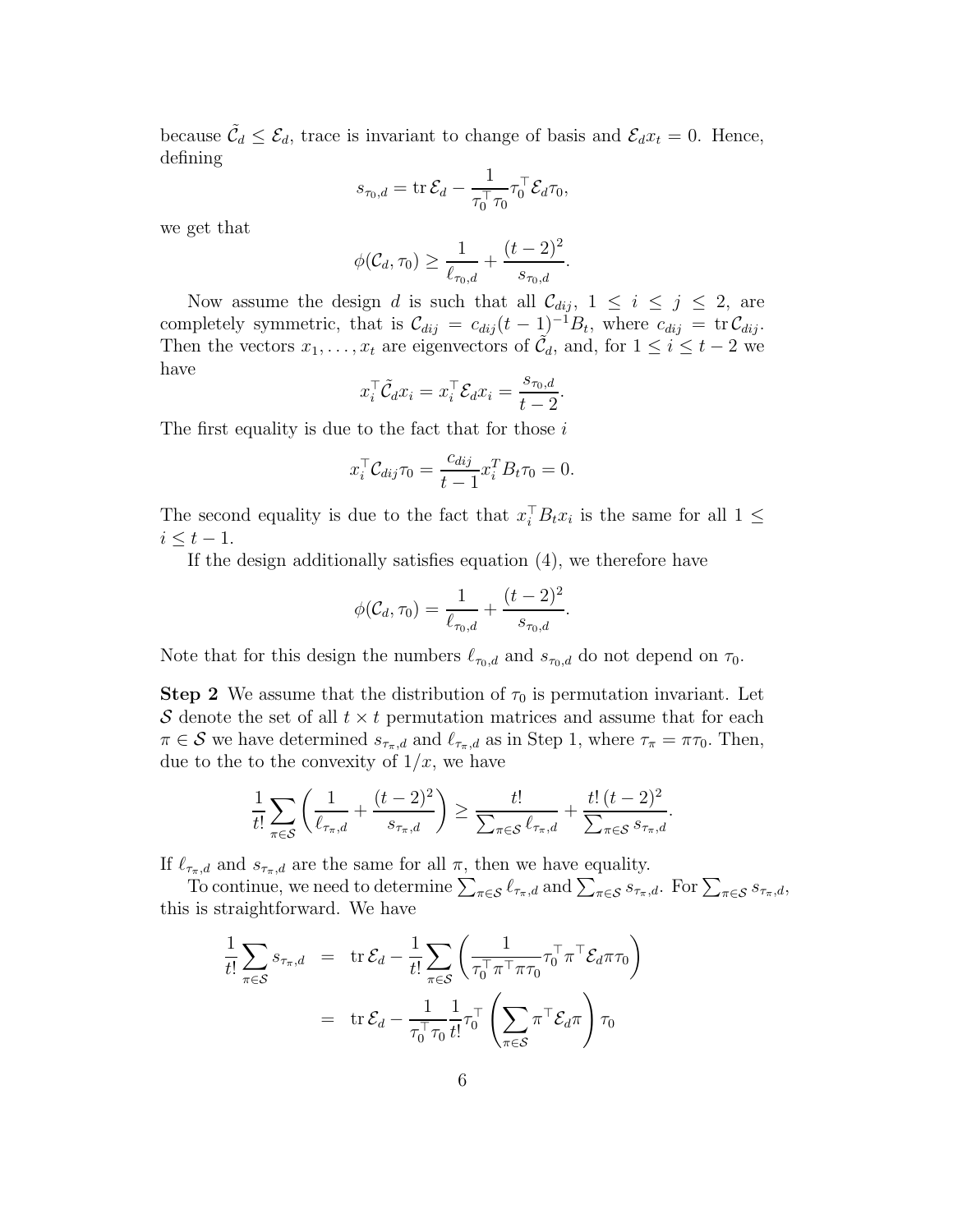= 
$$
\text{tr} \mathcal{E}_d - \frac{1}{\tau_0^{\top} \tau_0} \tau_0^{\top} \left( \frac{\text{tr} \mathcal{E}_d}{t-1} B_t \right) \tau_0
$$
  
=  $\frac{t-2}{t-1} \text{tr} \mathcal{E}_d = \frac{t-2}{t-1} (c_{d11} - 2\lambda_0 c_{d12} + \lambda_0^2 c_{d22}).$ 

Note that this does not depend on  $\tau_0$ .

The same argument shows that

$$
\frac{1}{t!} \sum_{\pi \in \mathcal{S}} \frac{1}{\tau_0^{\top} \pi^{\top} \pi \tau_0} \tau_0^{\top} \pi^{\top} \mathcal{C}_{d11} \pi \tau_0 = \frac{\text{tr } \mathcal{C}_{d11}}{t-1} = \frac{c_{d11}}{t-1}.
$$

Put  $a_{\pi} = \tau_0^{\top} \pi^{\top} C_{d12} \pi \tau_0$  and  $b_{\pi} = \tau_0^{\top} \pi^{\top} C_{d22} \pi \tau_0$ . Since the  $a_{\pi}$  and  $b_{\pi}$  are positive, it follows that

$$
\sum_{\pi \in S} \frac{1}{\tau_0^{\top} \pi^{\top} \pi \tau_0} \frac{a_{\pi}^2}{b_{\pi}} = \frac{1}{\tau_0^{\top} \tau_0} \sum_{\pi \in S} \left(\frac{a_{\pi}}{\sqrt{b_{\pi}}}\right)^2 \ge \frac{1}{\tau_0^{\top} \tau_0} \frac{1}{t!} \left(\sum_{\pi \in S} \left(\frac{a_{\pi}}{\sqrt{b_{\pi}}}\right)\right)^2
$$
\n
$$
\ge \frac{1}{\tau_0^{\top} \tau_0} \frac{1}{t!} \left(\frac{\sum a_{\pi}}{\sum \sqrt{b_{\pi}}}\right)^2 \ge \frac{1}{\tau_0^{\top} \tau_0} \frac{(\sum a_{\pi})^2}{\sum b_{\pi}}
$$
\n
$$
= \frac{1}{\tau_0^{\top} \tau_0} \left(\frac{t! \tau_0^{\top} \tau_0 c_{d12}}{t-1}\right)^2 \frac{(t-1)}{t! \tau_0^{\top} \tau_0 c_{d22}} = \frac{t!}{t-1} \frac{c_{d12}^2}{c_{d22}}.
$$

Hence

$$
\frac{1}{t!} \sum_{\pi \in \mathcal{S}} \ell_{\tau_{\pi},d} \leq \frac{1}{t-1} \left( c_{d11} - \frac{(c_{d12})^2}{c_{d22}} \right).
$$

Again, the right hand side does not depend on  $\tau_0$ .

In all, we have shown that for every  $\tau_0$  we have

$$
\frac{1}{t!} \sum_{\pi \in S} \phi_A(C_d, \pi \tau_0) \ge \frac{(t-1)c_{d22}}{c_{d11}c_{d22} - c_{d12}^2} + \frac{(t-1)(t-2)}{c_{d11} + 2\lambda_0 c_{d12} + \lambda_0^2 c_{d22}},
$$

with equality holding if all the  $\mathcal{C}_{dij}$  are completely symmetric.

We therefore have shown our first result.

**Proposition 1** For any design  $d \in \Omega_{t,n,p}$  define

$$
\bar{\phi}_A(\mathcal{C}_d) = \int \phi_A(\mathcal{C}_d, \tau_0) \mathrm{d}P(\tau_0),
$$

where the distribution  $P$  of  $\tau_0$  is permutation invariant. Then

$$
\bar{\phi}_A(\mathcal{C}_d) \ge \frac{(t-1)c_{d22}}{c_{d11}c_{d22} - c_{d12}^2} + \frac{(t-1)(t-2)}{c_{d11} + 2\lambda_0 c_{d12} + \lambda_0^2 c_{d22}} = \bar{\phi}_A^*(\mathcal{C}_d),
$$

say. Equality holds if in each period all treatments appear equally often and all  $\mathcal{C}_{dij}$ , for  $1 \leq i \leq j \leq 2$ , are completely symmetric.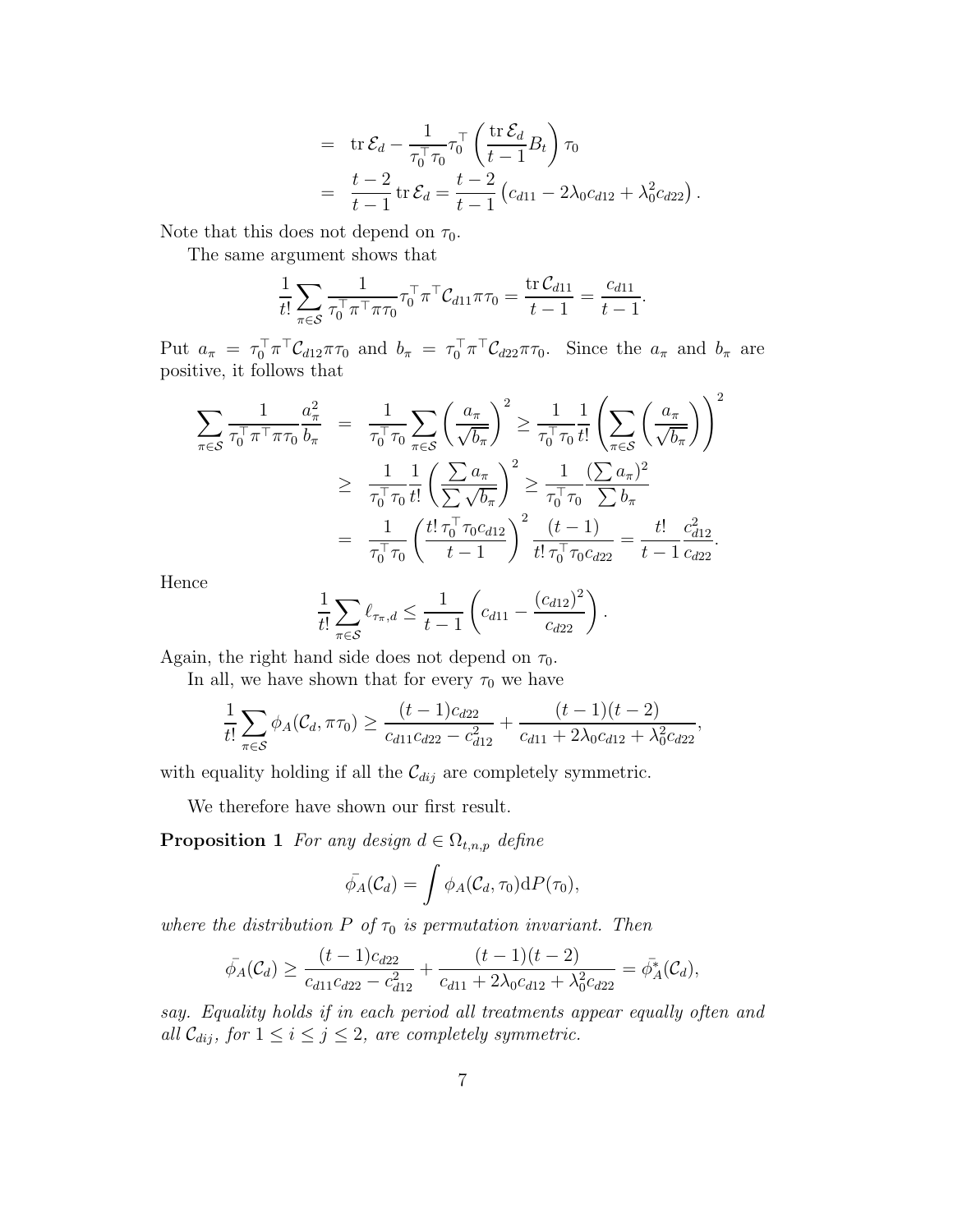Note that  $\bar{\phi}_A(C_d) = (t-1)\bar{A}/(2\sigma^2)$ , where  $\bar{A}$  is the  $\bar{A}$ -criterion defined by Kempton et al. (2001). It is a local criterion, depending on the unknown true  $\lambda_0$ .

As a corollary, we get a slight generalization of Theorem 1 of Kempton et al. (2001).

**Corollary** Assume that a design  $d^* \in \Omega_{t,n,p}$ , where  $p \leq t$ , is totally balanced, that  $\lambda_0$  is arbitrary and that we consider the  $\bar{\phi}_A(C_d)$  criterion. Then d ∗ is optimal over all designs for which each treatment appears at most once for each subject.

**Proof** The design  $d^*$  fulfils the conditions in Proposition 1 which guarantee that

$$
\bar{\phi}_A(\mathcal{C}_{d^*}) = \frac{(t-1)c_{d^*22}}{c_{d^*11}c_{d^*22} - c_{d^*12}^2} + \frac{(t-1)(t-2)}{c_{d^*11} + 2\lambda_0c_{d^*12} + \lambda_0^2c_{d^*22}}
$$

.

Since for all competing designs d we have  $c_{dij} = c_{d^*ij}$ , for  $1 \le i \le j \le 2$ , the proof is complete.  $\Box$ 

Kempton et al. (2001) defined the IA-criterion as the average A-criterion over the joint distribution of both  $\tau_0$  and  $\lambda_0$ . If  $\lambda_0$  and  $\tau_0$  are independent and the distribution of  $\tau_0$  is permutation invariant, then the corollary implies that a totally balanced design is IA-optimal over all designs for which each treatment appears at most once for each subject, whatever distribution of  $\lambda_0$ we might assume.

The foregoing optimality results use the average of the A-criterion over permutations of  $\tau_0$  (and possibly over a distribution of  $\lambda_0$ ). The following example shows that we cannot strengthen this either to A-optimality for all  $\tau_0$  or to maximality, in the Loewner order, of the average of the  $\mathcal{C}_d$  matrix itself, which would be needed for an analogue of universal optimality. More precisely, let  $\bar{\mathcal{C}}_d$  be the average of  $\mathcal{C}_d$  over permutations of  $\tau_0$ .

Example Here are two designs for four treatments in three periods and 24 subjects. Since Designs 1–5 are named in the paper by Kempton et al. (2001), the new designs are called Design 6 and Design 7. Design 6 consists of two copies of

|  |  |  |  | $A$ $B$ $C$ $D$ $B$ $C$ $A$ $D$ $C$ $A$ $B$ $D$ |  |
|--|--|--|--|-------------------------------------------------|--|
|  |  |  |  | $B$ A D C C B D A A C D B                       |  |
|  |  |  |  | $C$ D A B A D B C B D C A                       |  |

while Design 7 consists of three copies of

$$
\begin{array}{ccccccccc}A & B & C & D & A & B & C & D \\B & A & D & C & B & A & D & C \\C & D & A & B & D & C & B & A\end{array}
$$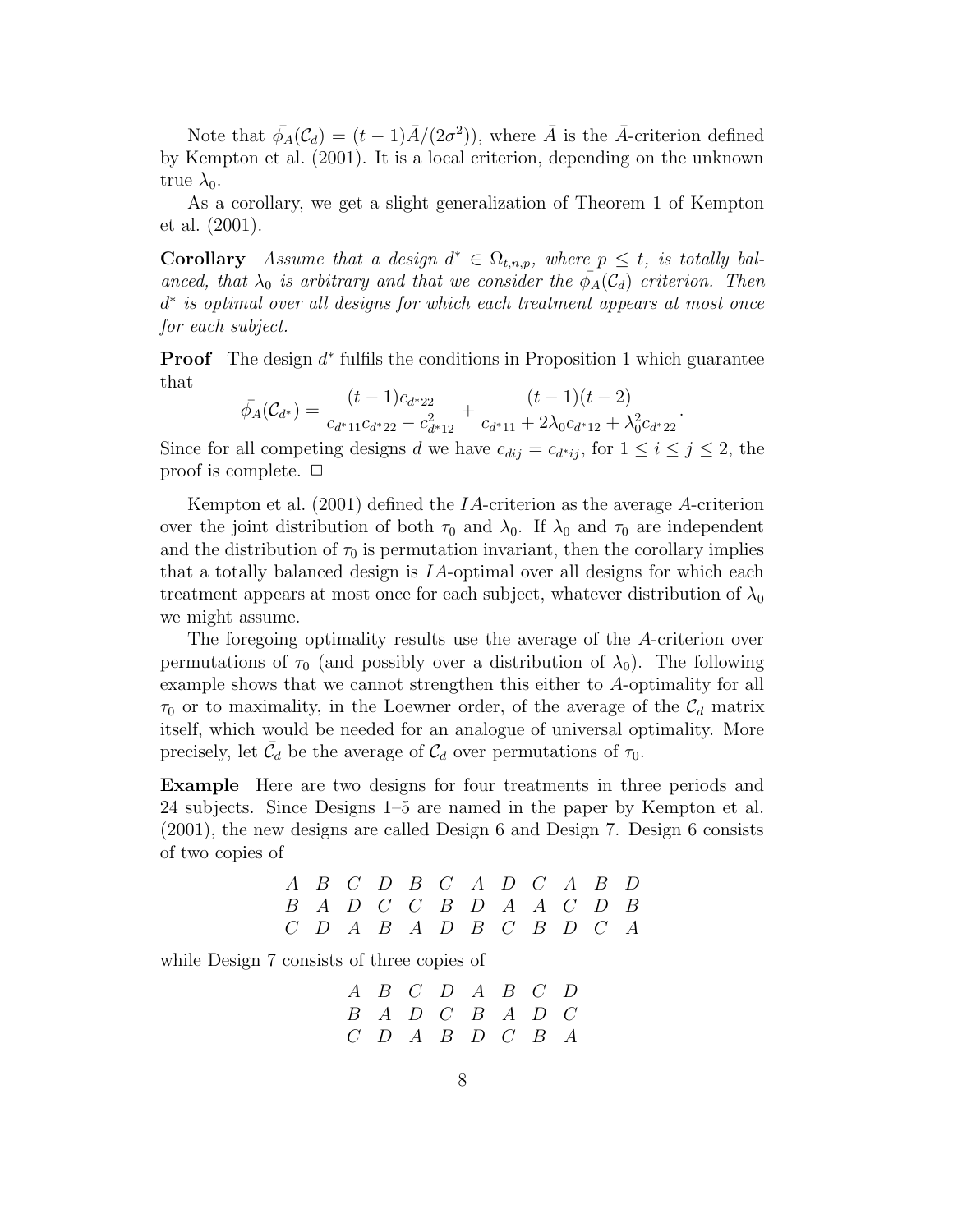Periods are shown as rows and subjects as columns. Both designs have all treatments equally often in each period, so  $C_6 = \tilde{C}_6$  and  $C_7 = \tilde{C}_7$ . Moreover, Design 6 is totally balanced.

In Design 6,  $C_{611} = 16B_4$ ,  $C_{612} = -(16/3)B_4$  and  $C_{622} = (28/3)B_4$ . Hence

.

$$
C_6 = \frac{1}{3}(48 - 32\lambda_0 + 28\lambda_0^2)B_4 - \frac{4(7\lambda_0 - 4)^2}{21} \frac{\tau_0 \tau_0^{\top}}{\tau_0^{\top} \tau_0}
$$
  
=  $\frac{4}{3}(12 - 8\lambda_0 + 7\lambda_0^2) \left(B_4 - \frac{\tau_0 \tau_0^{\top}}{\tau_0^{\top} \tau_0}\right) + \frac{272}{21} \frac{\tau_0 \tau_0^{\top}}{\tau_0^{\top} \tau_0}$ 

The average of  $\tau_0 \tau_0^{\top}/\tau_0^{\top} \tau_0$  over all permutations of  $\tau_0$  is  $(1/3)B_4$ , so

$$
\bar{\mathcal{C}}_6 = \frac{4}{3} \left( 12 - 8\lambda_0 + 7\lambda_0^2 - \frac{(49\lambda_0^2 - 56\lambda_0 + 16)}{21} \right) B_4
$$
  
= 
$$
\frac{4}{63} (98\lambda_0^2 - 112\lambda_0 + 236) B_4.
$$

Put  $\theta_1 = (1, 1, -1, -1)^\top$ ,  $\theta_2 = (1, -1, 1, -1)^\top$  and  $\theta_3 = (1, -1, -1, 1)^\top$ . The permutations of  $\theta_1$  consist of  $\pm \theta_1$ ,  $\pm \theta_2$  and  $\pm \theta_3$  equally often. We shall take  $\tau_0$  to be one of the  $\theta_i$ . For  $i = 1, 2, 3$ , put  $S_i = \theta_i \theta_i^{\top}/\theta_i^{\top} \theta_i$ . Then the  $S_i$  are mutually orthogonal idempotents of rank 1 whose sum is  $B_4$ . Further, put

$$
G = \left[ \begin{array}{rrrr} 1 & 1 & 0 & 0 \\ 1 & 1 & 0 & 0 \\ 0 & 0 & 1 & 1 \\ 0 & 0 & 1 & 1 \end{array} \right]
$$

Then  $S_1 = 2^{-1}G - 4^{-1}u_4u_4^{\top}$  and  $S_2 + S_3 = I - 2^{-1}G = B_4 - S_1$ . In Design 7,  $C_{711} = 16B_4$ ,  $C_{712} = -6B_4 + GB_4 = -4S_1 - 6S_2 - 6S_3$  and

 $C_{722} = 12B_4 - 4GB_4 = 4S_1 + 12S_2 + 12S_3$ . Therefore

$$
\frac{(\mathcal{C}_{712} + \lambda_0 \mathcal{C}_{722})\theta_i \theta_i^{\top} (\mathcal{C}_{712}^{\top} + \lambda_0 \mathcal{C}_{722})}{\theta_i^{\top} \mathcal{C}_{722} \theta_i}
$$
\n
$$
= \frac{[4(\lambda_0 - 1)S_1 + 6(2\lambda_0 - 1)(S_2 + S_3)]\theta_i \theta_i^{\top} [4(\lambda_0 - 1)S_1 + 6(2\lambda_0 - 1)(S_2 + S_3)]}{\theta_i^{\top} (4S_1 + 12(S_2 + S_3))\theta_i},
$$

which is equal to  $4(\lambda_0 - 1)^2 S_1$  if  $i = 1$  and to  $3(2\lambda_0 - 1)^2 S_i$  if  $i = 2$  or 3. Hence, if  $\tau_0 = \theta_1$  then

$$
C_7 = (16 - 8\lambda_0 + 4\lambda_0^2)S_1 + (16 - 12\lambda_0 + 12\lambda_0^2)(S_2 + S_3) - 4(\lambda_0 - 1)^2 S_1
$$
  
= 12S\_1 + 4(4 - 3\lambda\_0 + 3\lambda\_0^2)(S\_2 + S\_3);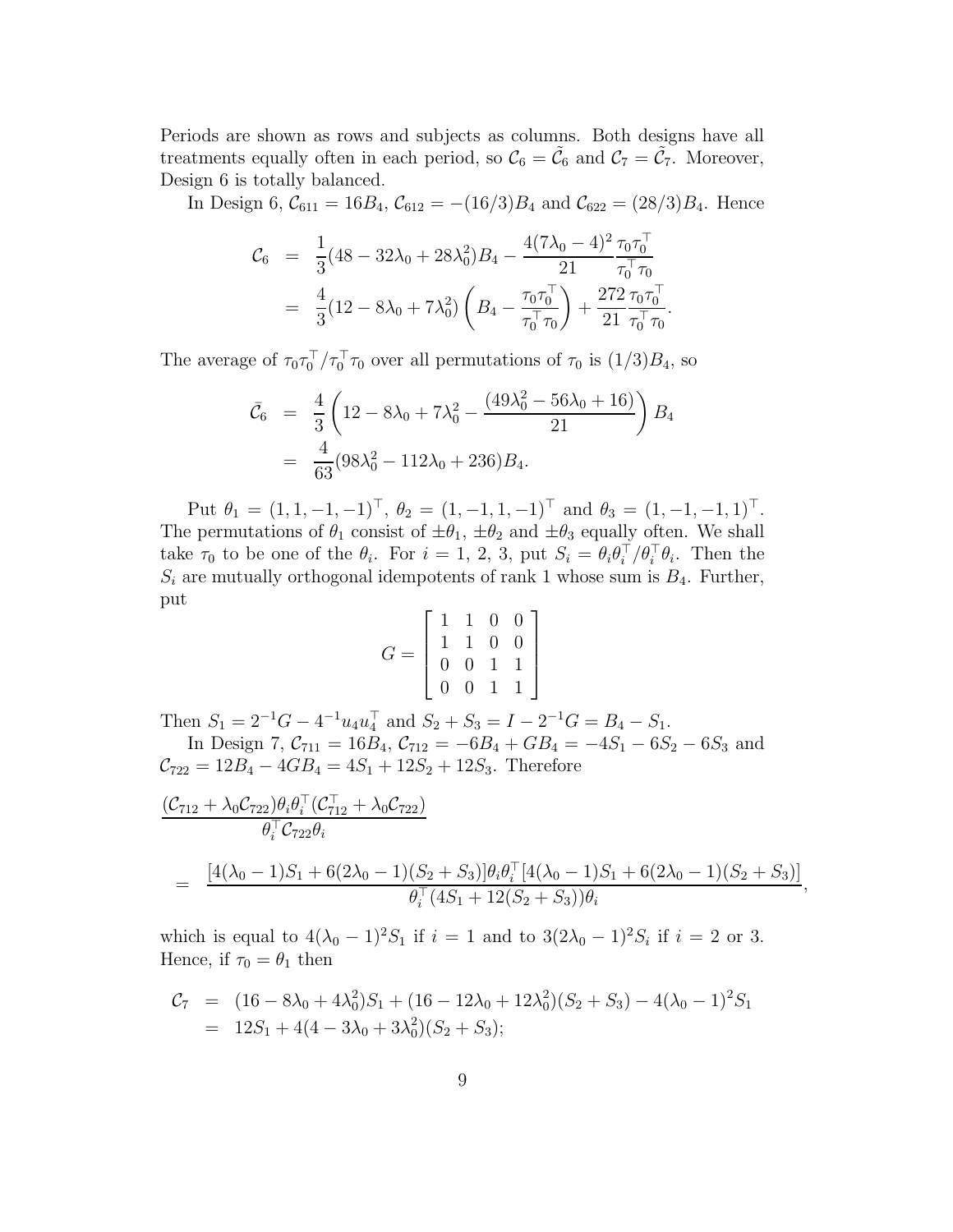while if  $\tau_0 = \theta_i$  for  $i = 2$  or 3 then

$$
C_7 = (16 - 8\lambda_0 + 4\lambda_0^2)S_1 + (16 - 12\lambda_0 + 12\lambda_0^2)(S_2 + S_3) - 3(2\lambda_0 - 1)^2 S_i
$$
  
= 4(4 - 2\lambda\_0 + \lambda\_0^2)S\_1 + 13S\_i + 4(4 - 3\lambda\_0 + 3\lambda\_0^2)S\_{5-i}.

Therefore,

$$
\bar{C}_7 = \frac{4}{3}(2\lambda_0^2 - 4\lambda_0 + 11)S_1 + (8\lambda_0^2 - 8\lambda_0 + 15)(S_2 + S_3).
$$

First we examine the performance of Designs 6 and 7 without permuting the entries in  $\tau_0$ . The eigenvalues of  $C_6$  are  $4(12 - 8\lambda_0 + 7\lambda_0^2)/3$ , twice, and  $272/21$ , no matter what  $\tau_0$  is: in particular they are 16, 16 and 12.95 when  $\lambda_0 = 0$ . If  $\tau_0 = \theta_1$  then the eigenvalues of  $C_7$  are  $4(4 - 3\lambda_0 + 3\lambda_0^2)$ , twice, and 12, which reduce to 16, 16 and 12 if  $\lambda_0 = 0$ ; while if  $\tau_0 = \theta_2$  then the eigenvalues of  $C_7$  are  $4(4-3\lambda_0+3\lambda_0^2)$ ,  $4(4-2\lambda_0+\lambda_0^2)$  and 13, which reduce to 16, 16 and 13 if  $\lambda_0 = 0$ . Thus if  $\lambda_0 = 0$  then Design 6 is A-better than Design 7 if  $\tau_0 = \theta_1$  but A-worse than Design 7 if  $\tau_0 = \theta_2$ . Thus total balance does not guarantee A-optimality for all values of  $\tau_0$  and  $\lambda_0$  even over the binary designs.

Secondly, we compare the average performance of Designs 6 and 7 over permutations of  $\tau_0$ . We obtain  $\bar{\mathcal{C}}_6 - \bar{\mathcal{C}}_7 = \mu_1 S_1 + \mu_2 (S_2 + S_3)$ , where  $\mu_1 =$  $4(56\lambda_0^2 - 28\lambda_0 + 5)/63$  and  $\mu_2 = -(112\lambda_0^2 - 56\lambda_0 + 1)/63$ . Now,  $\mu_1$  is always positive, while  $\mu_2$  is positive if and only if  $0.019 < \lambda_0 < 0.481$ . For other values of  $\lambda_0$ , neither of  $\bar{\mathcal{C}}_6$  and  $\bar{\mathcal{C}}_7$  is greater than the other in the Loewner order. However, Design 6 is  $\bar{A}$ -better than Design 7 for all  $\lambda_0$ .

For further optimality results, we need a further generalization of Kushner's (1997) method: see also Kunert and Martin (2000).

#### 3 Optimality of totally balanced designs

Step 3 For a given design each unit receives a sequence of treatments. Two sequences are called equivalent if one can be transformed to the other by relabelling of treatments. For given  $p$  and  $t$  there is a number  $K$ , say, of possible equivalence classes of sequences. For an arbitrary sequence from a given class k, we can define matrices  $T_k$  and  $F_k$ , which are the  $p \times t$  design matrices for direct and carry-over effects for this sequence. We then define

$$
c_{11}(k) = \text{tr} (B_t T_k^\top B_p T_k B_t),
$$
  
\n
$$
c_{12}(k) = \text{tr} (B_t T_k^\top B_p F_k B_t),
$$
  
\n
$$
c_{22}(k) = \text{tr} (B_t F_k^\top B_p F_k B_t).
$$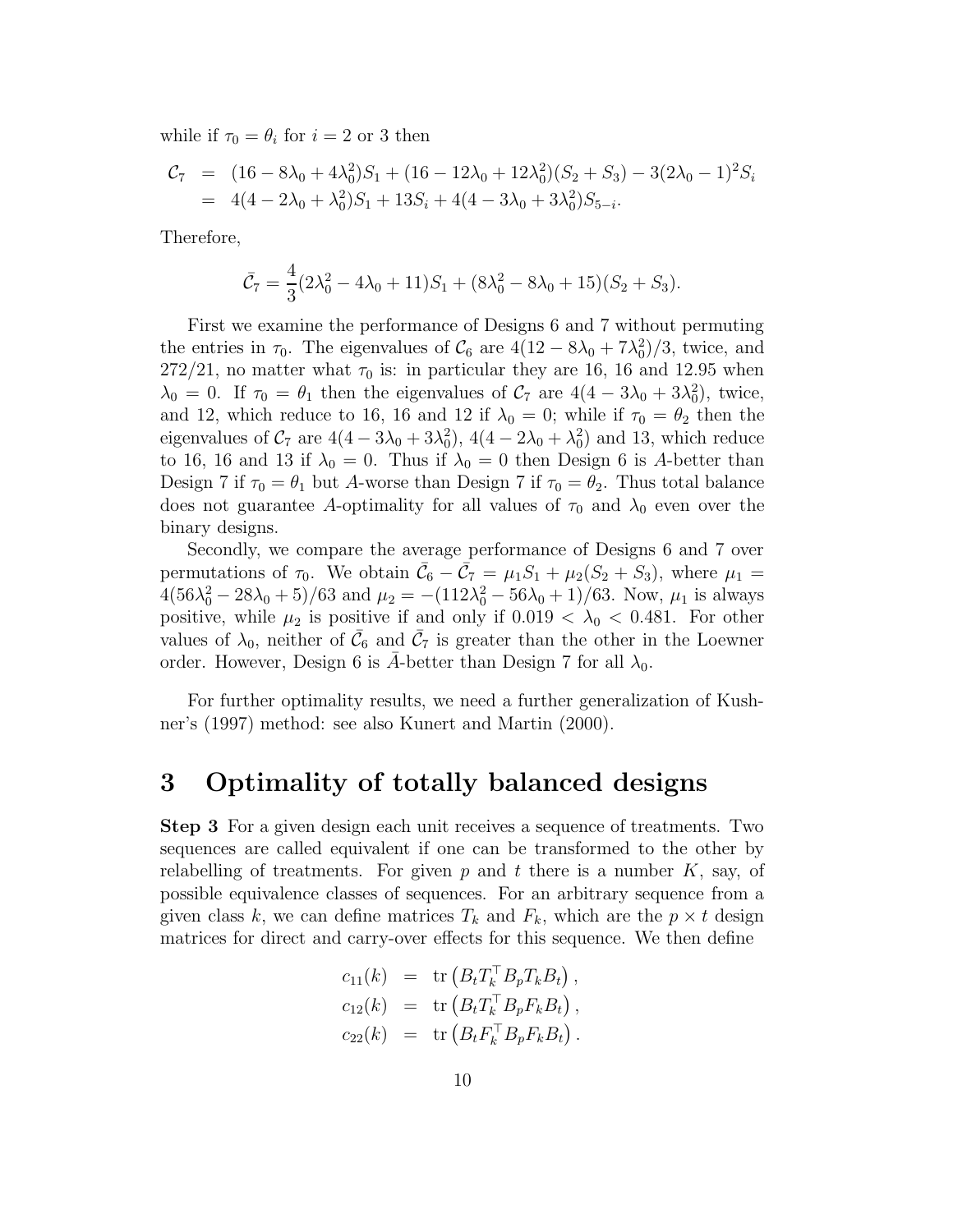Then the  $c_{ij}(k)$  do not depend on the special choice of the sequence, only on the equivalence class k. We denote by  $\pi_{d,k}$  the proportion of subjects to which design d assigns a sequence from equivalence class k. Then the  $c_{dij}$ can be written as linear combinations of  $c_{ij}(k)$ . More precisely,

$$
c_{dij} = n\left(\sum_{k=1}^K \pi_{d,k} c_{ij}(k)\right),\,
$$

for  $1 \leq i \leq j \leq 2$ . Hence, one possibility to find an A-optimal design would be to determine a lower bound for  $\bar{\phi}_A^*(\mathcal{C}_d)$ , or, equivalently, an upper bound for

$$
q_d^* = -\frac{\sum \pi_{d,k}c_{22}(k)}{\sum \pi_{d,k}c_{11}(k)\sum \pi_{d,k}c_{22}(k) - (\sum \pi_{d,k}c_{12}(k))^2} - \frac{t-2}{\sum \pi_{d,k}(c_{11}(k) + 2\lambda_0c_{12}(k) + \lambda_0^2c_{22}(k))}.
$$

For real x, y, z and v, put  $g_k(v) = c_{11}(k) + 2vc_{12}(k) + v^2c_{22}(k)$ ,

$$
h_k(x, y, z) = (t - 2)g_k(\lambda_0)x^2 + (t - 2)2x + g_k(z)y^2 + 2y,
$$

and  $q_d(x, y, z) = \sum_{k=1}^{K} \pi_{d,k} h_k(x, y, z)$ . Then  $q_d^*$  is the minimum of  $q_d(x, y, z)$ over  $x, y$  and  $z$ . We therefore are looking for a design  $d$  such that

- 1. in every period all treatments appear equally often,
- 2. all  $\mathcal{C}_{dij}$  are completely symmetric
- 3. the proportions  $\pi_{d,k}$  of units with sequences from the equivalence class  $k \in \{1, \ldots, K\}$  are such that

$$
\min_{x} \min_{y} \min_{z} \sum_{k=1}^{K} \pi_{d,k} h_k(x, y, z)
$$

is as large as possible.

We consider a totally balanced design  $d^*$  and restrict attention to the case  $p \leq t$ . Then  $d^*$  consists entirely of sequences which are equivalent to  $[p, p-1, \ldots, 2, 1]$ . We denote the class of all these sequences by  $k = 1$ . We may assume that  $p \geq 3$ ; for if  $p = 2$  then all sequences not confounded with subjects are equivalent to sequence 1. Hence  $t-2$  is positive and  $h_k(x, y, z)$ does depend on  $\lambda_0$ .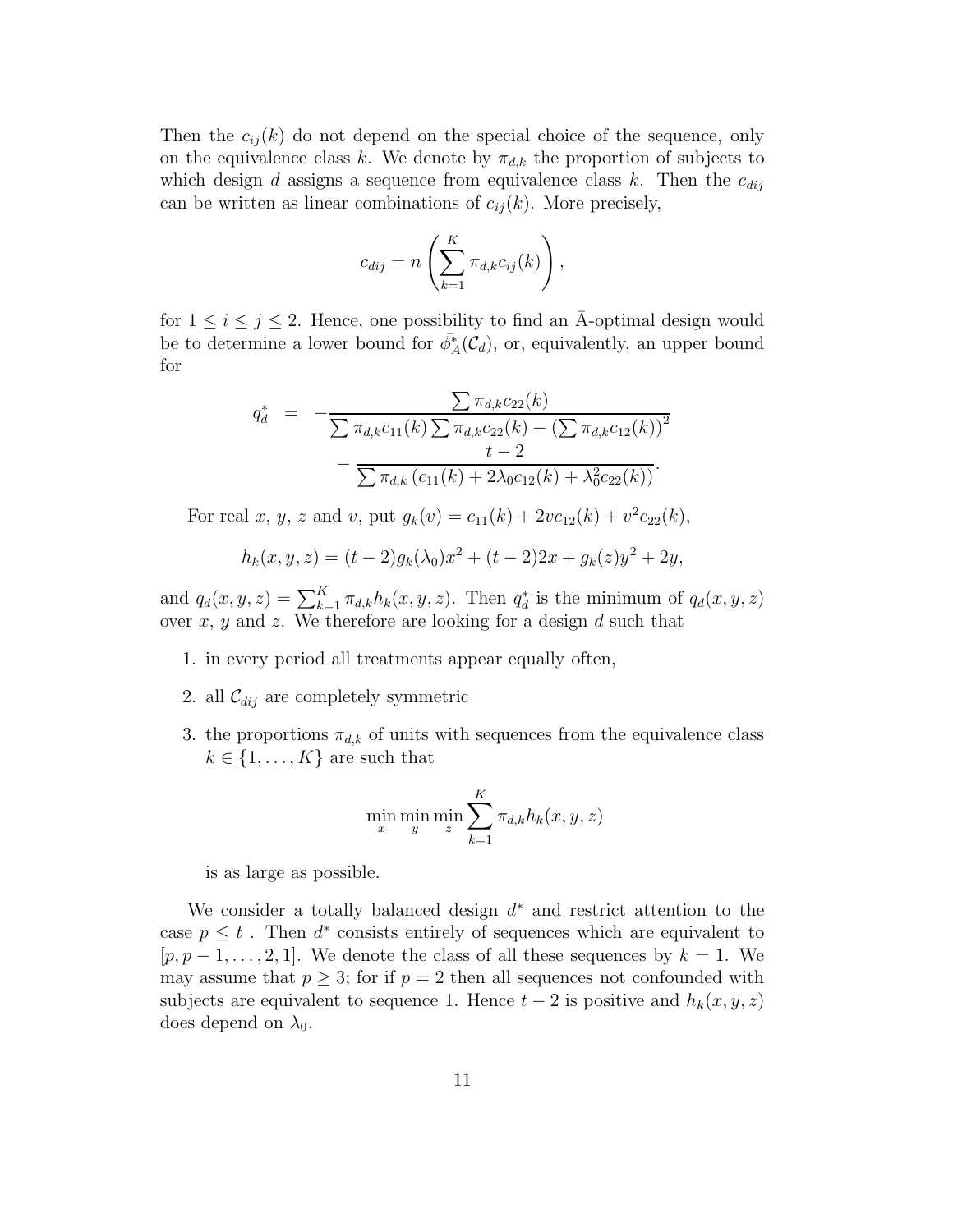It is easily seen that, for a general sequence class  $k$ ,

$$
c_{11}(k) = p - \frac{1}{p} \sum_{i=1}^{t} n_{ik}^{2},
$$
  
\n
$$
c_{12}(k) = \sum_{i=1}^{t} m_{ik} - \frac{1}{p} \sum_{i=1}^{t} n_{ik} \tilde{n}_{ik},
$$
  
\n
$$
c_{22}(k) = (p-1) \frac{(pt-1)}{pt} - \frac{1}{p} \sum_{i=1}^{t} \tilde{n}_{ik}^{2},
$$

where  $n_{ik}$  is the number of appearances of treatment i in the representative sequence for class  $k, \tilde{n}_{ik}$  is the number of appearances of treatment i in the first  $p-1$  periods of the representative sequence, while  $m_{ik}$  is the number of appearances of treatment  $i$  preceded by itself. For the sequence class 1, we have

$$
c_{11}(1) = p-1,
$$
  
\n
$$
c_{12}(1) = -\frac{p-1}{p},
$$
  
\n
$$
c_{22}(1) = \frac{(p-1)}{p} \frac{(pt-t-1)}{t},
$$

and the minimum of  $h_1(x, y, z)$  is attained for

$$
z = -\frac{c_{12}(1)}{c_{22}(1)} = z^*, \text{ say,}
$$
  
\n
$$
y = -\frac{1}{g_1(z^*)} = y^*, \text{ say,}
$$
  
\n
$$
x = -\frac{1}{g_1(\lambda_0)} = x^*, \text{ say.}
$$

Note that  $z^* > 0$  and does not depend on  $\lambda_0$ . Neither does  $y^*$  depend on  $\lambda_0$ . Also,  $g_1(v) > 0$  for all real v, and  $z^*$  minimizes  $g_1$ .

For a given sequence class  $k$ , there is one treatment, say treatment 1, that appears in the last period of the representative sequence. Then  $\tilde{n}_{ik} = n_{ik}$  for all  $2 \leq i \leq t$ , while  $\tilde{n}_{1k} = n_{1k} - 1$ . This implies that

$$
\sum_{i=1}^{t} n_{ik} \tilde{n}_{ik} = \sum_{i=2}^{t} n_{ik} n_{ik} + n_{1k} (n_{1k} - 1) = \sum_{i=1}^{t} n_{ik}^2 - n_{1k} = \sum_{i=1}^{t} n_{ik}^2 - \tilde{n}_{1k} - 1
$$

and

$$
\sum_{i=1}^{t} \tilde{n}_{ik}^{2} = \sum_{i=2}^{t} n_{ik}^{2} + (n_{1k} - 1)^{2} = \sum_{i=1}^{t} n_{ik}^{2} - 2n_{1k} + 1 = \sum_{i=1}^{t} n_{ik}^{2} - 2\tilde{n}_{1k} - 1.
$$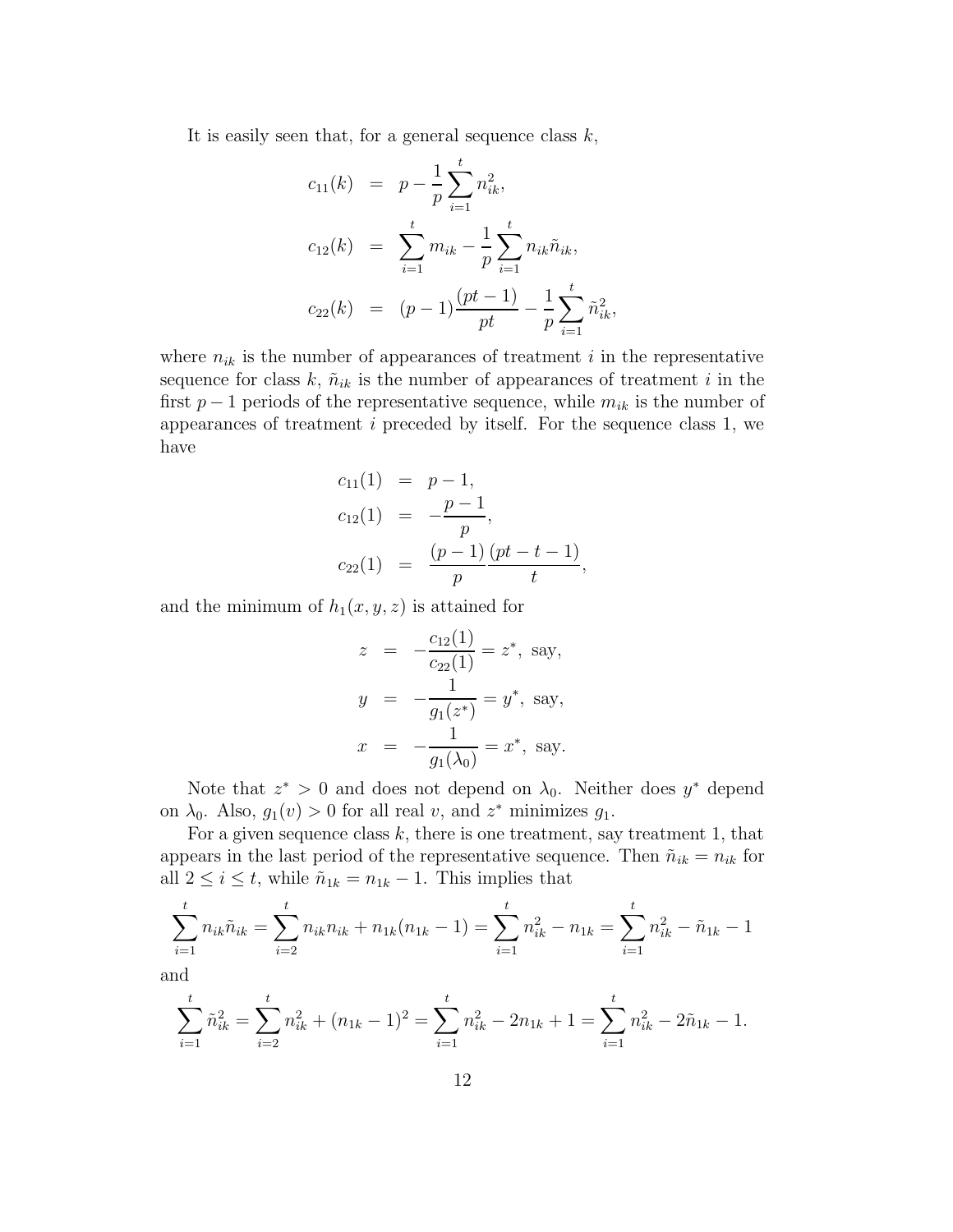We therefore have

$$
c_{11}(k) = c_{11}(1) + \frac{1}{p}(p - \sum n_{ik}^2),
$$
  
\n
$$
c_{12}(k) = c_{12}(1) + \sum m_{ik} + \frac{1}{p}(p - \sum n_{ik}^2 + \tilde{n}_{1k}),
$$
  
\n
$$
c_{22}(k) = c_{22}(1) + \frac{1}{p}(p - \sum n_{ik}^2 + 2\tilde{n}_{1k}).
$$

From this we get that

$$
g_k(v) = g_1(v) - \frac{a}{p} + 2v\left(m - \frac{a}{p} + \frac{\tilde{n}_{1k}}{p}\right) + v^2\left(-\frac{a}{p} + 2\frac{\tilde{n}_{1k}}{p}\right),
$$

where  $a = \sum n_{ik}^2 - p$  and  $m = \sum m_{ik}$ . Note that a and m are both nonnegative integers.

If, for a given design, we can show that all sequences in the design come from classes k such that  $h_k(x^*, y^*, z^*) \leq h_1(x^*, y^*, z^*)$ , then this design cannot perform better than the totally balanced design  $d^*$ . Hence, when trying to find a design that performs better than  $d^*$ , we try to choose  $\sum n_{ik}^2$ ,  $\sum m_{ik}$ , and  $\tilde{n}_{1k}$  in such a way that  $h_k(x^*, y^*, z^*)$  is as large as possible.

Let s be the number of treatments occurring in the sequence  $k$ . Then  $m \leq p-s$ , with equality if and only if every treatment has all its occurrences consecutive. Moreover, if  $n_{ik} \ge 1$  then  $n_{ik}^2 \ge 3n_{ik}-2$ , so  $a+p \ge 3\sum n_{ik}-2s$  $3p-2s$ , so  $a \geq 2(p-s)$ , with equality if and only if no treatment occurs more than twice in the sequence. Hence  $a \geq 2m$ : compare this with Proposition 4.2 of Kunert (1984). Similarly,  $a + p \ge \sum_{i \ne 1} n_{ik} + 3n_{1k} - 2 = p + 2(n_{1k} - 1) =$  $p + 2\tilde{n}_{1k}$ , so  $a \geq 2\tilde{n}_{1k}$ , with equality if and only if  $n_{1k} \leq 2$  and  $n_{ik} \leq 1$  for  $i > 1$ .

In all, we get that  $a \geq 2 \max{\{\tilde{n}_{1k}, m\}}$ . We have  $a = 2m = 2\tilde{n}_{1k}$  if and only if either  $a = 0$ , which happens only for sequences in class 1, or the sequence is equivalent to  $[p-1, p-2, \ldots, 3, 2, 1, 1].$ 

Put  $F(v) = p(g_k(v) - g_1(v)) = -a(1+v)^2 + 2mpv + 2\tilde{n}_{1k}v(1+v)$  for real numbers  $v$ . Then

$$
h_k(x^*, y^*, z^*) - h_1(x^*, y^*, z^*) = \frac{(t-2)(x^*)^2}{p} F(\lambda_0) + \frac{(y^*)^2}{p} F(z^*).
$$

This equation is linear in  $\tilde{n}_{1k}$  and in m. For given  $a > 0$ , therefore, the largest  $h_k(x^*, y^*, z^*)$  will be bounded above by one of the following four cases:  $m = \tilde{n}_{1k} = 0$ ;  $m = 0$  and  $\tilde{n}_{1k} = a/2$ ;  $m = a/2$  and  $\tilde{n}_{1k} = 0$ ;  $m = \tilde{n}_{1k} = a/2$ .

If  $m = 0 = \tilde{n}_{1k}$  then  $F(v) = -a(1+v)^2 \le 0$  for all v so  $h_k(x^*, y^*, z^*) \le$  $h_1(x^*, y^*, z^*).$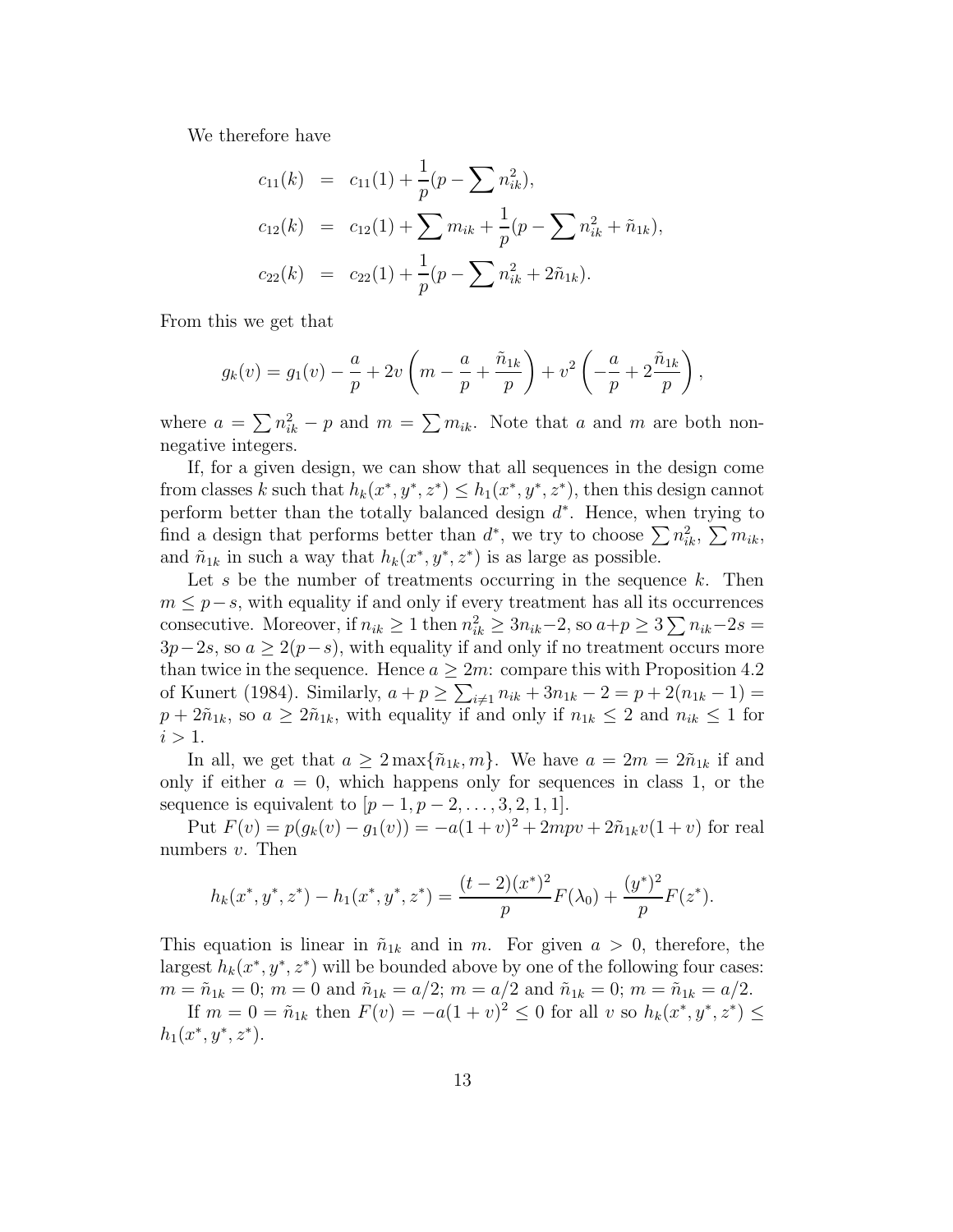If  $m = 0$  and  $\tilde{n}_{1k} = a/2$  then  $F(v) = -a(1 + v) \leq 0$  for  $v \geq -1$ . Since  $-1 \leq \lambda_0 \leq 1$  and  $z^* > 0$ , it follows that  $h_k(x^*, y^*, z^*) \leq h_1(x^*, y^*, z^*).$ 

If  $m = a/2$  and  $\tilde{n}_{1k} = 0$  then  $F(v) = a(pv - (1 + v)^2)$  and so  $F'(v) =$  $a(p-2(1+v))$ . Thus  $F'(v) \ge 0$  for  $v \le 1/2$ . Moreover,  $F(1/(p-2)) = -a(p-$ 2)<sup>-2</sup> < 0, so  $F(\lambda_0)$  < 0 if  $\lambda_0 \le 1/(p-2)$ . Also,  $z^* = t/(pt-t-1) < 1/(p-2)$ so  $F(z^*) < 0$ . Hence  $h_k(x^*, y^*, z^*) \leq h_1(x^*, y^*, z^*)$  for all  $\lambda_0$  in  $[-1, 1/(p-2)]$ . Finally, if  $m = \tilde{n}_{1k} = a/2$  then  $F(v) = a(-1 + (p-1)v)$  so

$$
h_k(x^*, y^*, z^*) - h_1(x^*, y^*, z^*)
$$
  
= 
$$
\frac{a}{p} [(t - 2)(-1 + (p - 1)\lambda_0)(x^*)^2 + (-1 + (p - 1)z^*)(y^*)^2]
$$
  
= 
$$
\frac{a}{p} [(t - 2)f(\lambda_0) + f(z^*)],
$$
 (5)

where  $f(v) = [-1 + (p-1)v]/[g_1(v)]^2$ . Then

$$
f'(v) = \frac{(p-1)g_1(v) - 2[-1 + (p-1)v]g'_1(v)}{[g_1(v)]^3}.
$$

The denominator is always positive. The numerator is a quadratic polynomial in v, which is negative when v is large in absolute value and positive on an interval containing  $z^*$ , because  $g_1(z^*) > 0$  and  $g'_1(z^*) = 0$ . It follows that  $f(v)$  is decreasing for all v less than some  $v_0 < z^*$  and increasing for all v between  $v_0$  and  $z^*$ . Therefore, if  $(t-2)f(-1) < -f(z^*)$  and  $(t-2)f(\lambda^*) < -f(z^*)$  for some  $\lambda^*$  in  $(-1, z^*)$  then the expression in (5) is negative for all  $\lambda_0$  in [-1,  $\lambda^*$ ]. Note that

$$
f(z^*) = \frac{1}{pt - t - 1} \frac{1}{[g_1(z^*)]^2} = \frac{1}{pt - t - 1} \frac{1}{[1 - z^*/p]^2} \frac{1}{(p - 1)^2}.
$$
 (6)

First we examine  $f(-1)$ . Now,  $g_1$  increases away from  $z^*$  and  $-(p-1)z^*$  <  $-1$ , so

$$
g_1(-1) \le g_1(-(p-1)z^*) = (p-1)(1-\frac{z^*}{p}+pz^*).
$$

Since  $t \geq p$ , we have

$$
z^* \le \frac{1}{p - 1 - 1/p} = \frac{p}{p^2 - p - 1},\tag{7}
$$

so

$$
\frac{pz^*}{1 - z^*/p} \le \frac{p^2}{p^2 - p - 2} \le \frac{9}{4}
$$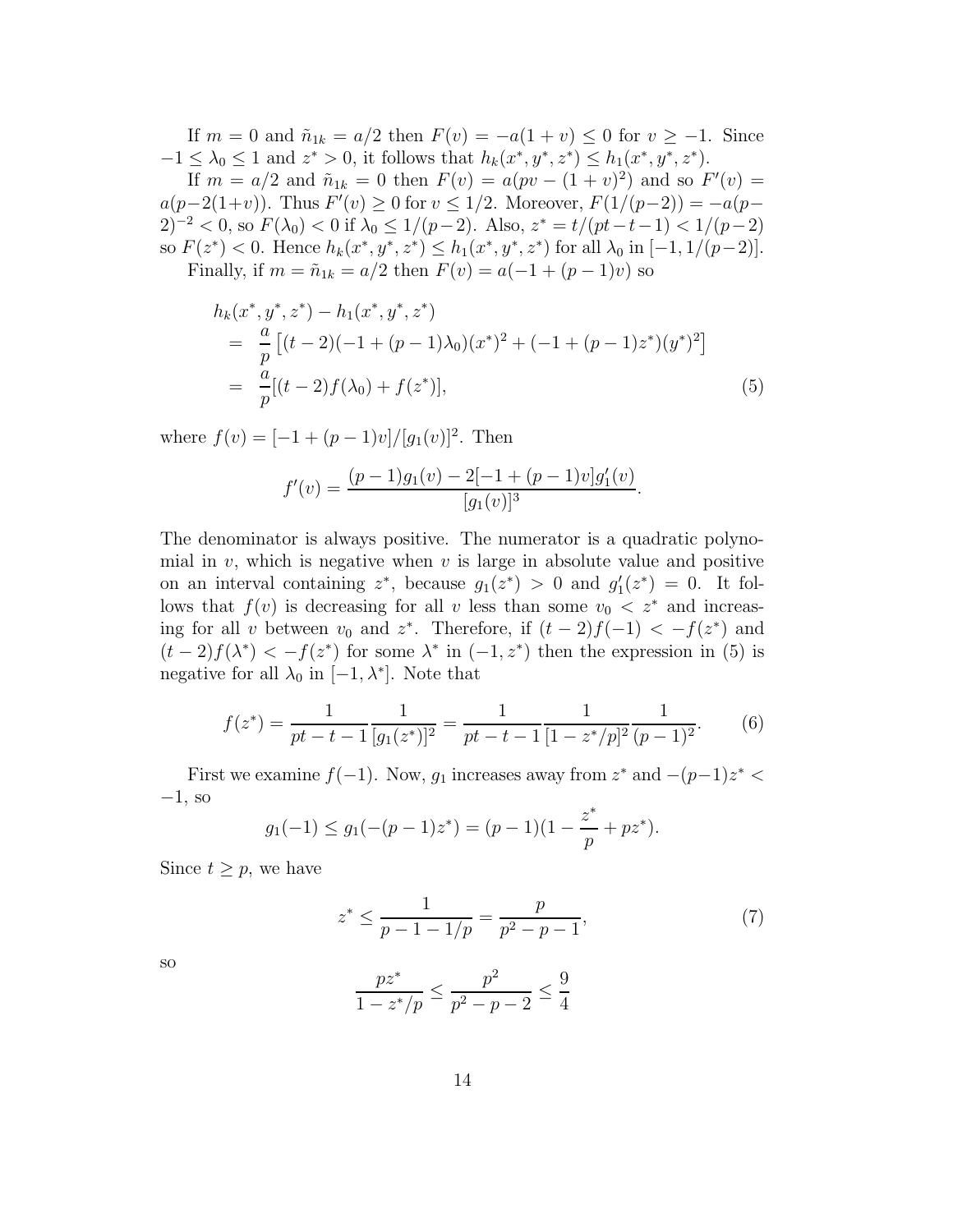because  $p \ge 3$ . Hence  $g_1(-1)/g_1(z^*) \le 13/4$ , and so

$$
(t-2)f(-1) = \frac{-p(t-2)}{[g_1(-1)^2]} \le -\frac{4^2}{13^2} \frac{p(t-2)}{[g_1(z^*)]^2}
$$
  
=  $-\frac{4^2}{13^2}p(t-2)(pt-t-1)f(z^*)$   
 $\le -\frac{4^2}{13^2}p(p-2)(p^2-p-1)f(z^*)$ , because  $t \ge p$ ,  
 $\le -\frac{16 \times 15}{169}f(z^*)$ , because  $p \ge 3$ ,  
 $\le -f(z^*)$ .

Secondly, we define

$$
\lambda^* = \frac{1}{(t-2)(p-1)} \left[ t - 2 - \frac{1}{pt - t - 1} \frac{1}{(1 - z^*)p^2} \right].
$$
 (8)

Note that  $\lambda^*$  is slightly smaller than  $1/(p-1)$ . We have  $g_1(0) = p-1$ and  $g_1$  increases away from  $z^*$ , so if  $0 \le v \le z^*$  then  $g_1(v) \le p-1$ . But  $(p-1)^{-1} < z^*$ , so if  $0 \le v < (p-1)^{-1}$  then  $f(v) \le [-1 + (p-1)v]/(p-1)^2$ . It follows that

$$
(t-2)f(\lambda^*) \le (t-2)[-1+(p-1)\lambda^*]/(p-1)^2
$$

$$
= \frac{-1}{pt-t-1} \frac{1}{[1-z^*/p]^2} / (p-1)^2
$$

Equation (6) then shows that  $(t-2)f(\lambda^*) \leq -f(z^*)$ .

Now, inequality (7) shows that  $1 - z^*/p \ge (p^2 - p - 2)/(p^2 - p - 1);$ moreover  $pt - t - 1 \ge p^2 - p - 1$ . Hence,

$$
\lambda^* \ge \frac{1}{(t-2)(t-1)}[t-2-\frac{p^2-p-1}{(p^2-p-2)^2}]
$$

which is positive since  $t \ge p \ge 3$ .

We have therefore proven the following two propositions.

**Proposition 2** For all  $-1 \leq \lambda_0 \leq 1$ , a totally balanced design  $d^* \in \Omega_{t,n,p}$ is  $\bar{A}$ -optimal over all designs  $d \in \Omega_{t,n,p}$  for which no treatment is directly preceded by itself.

**Proposition 3** If  $-1 \leq \lambda_0 \leq \lambda^*$ , where  $\lambda^* > 0$  is defined by equation (8), then a totally balanced design  $d^* \in \Omega_{t,n,p}$  is  $\bar{A}$ -optimal over all possible designs  $d \in \Omega_{t,n,p}.$